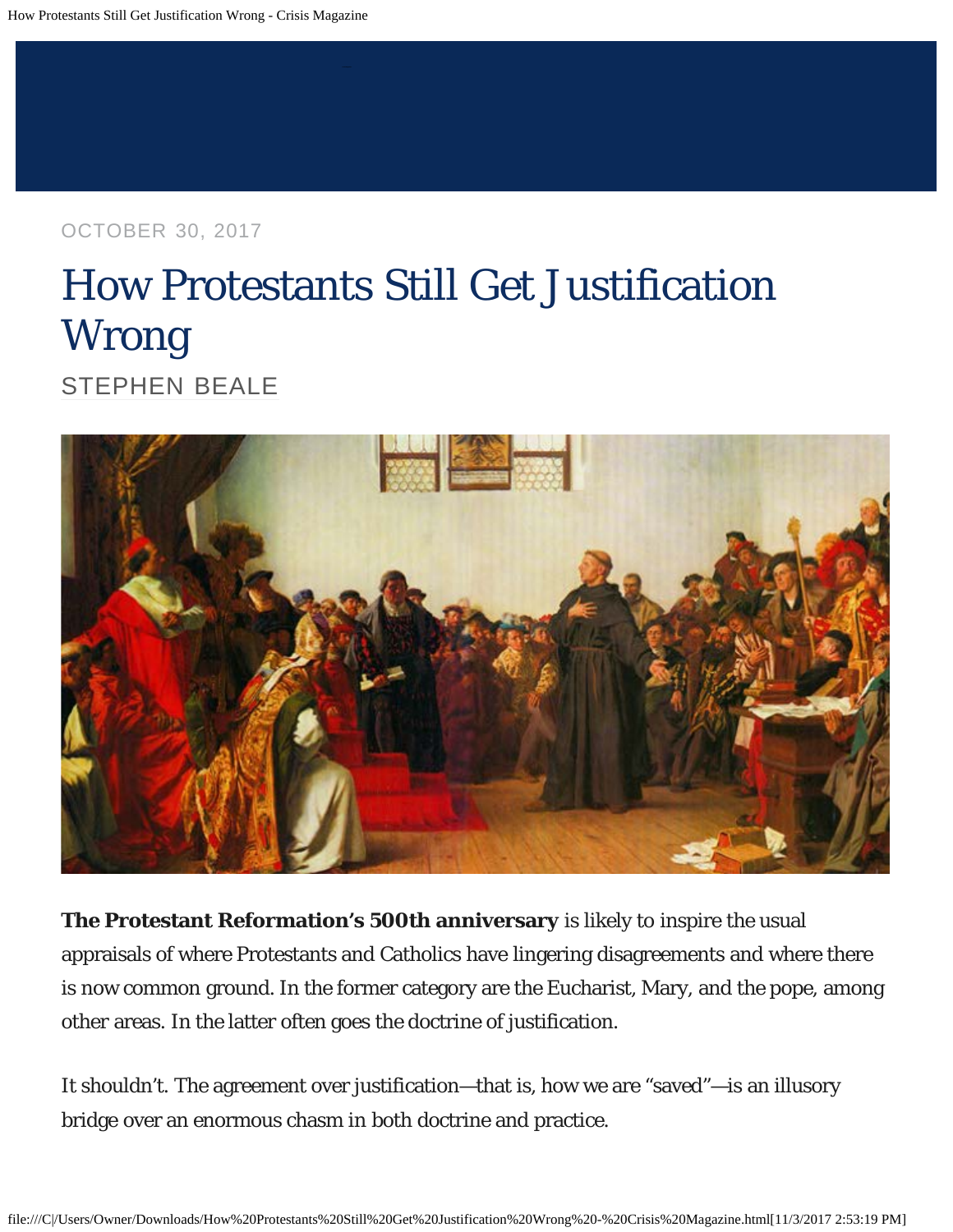First, a clarification is in order. The historic debate over justification is commonly stated in terms of faith alone, the Protestant position, and faith plus good works, the alleged Catholic doctrine. This dichotomy plays into a Protestant narrative that Catholics believe that our salvation involves a combination of faith in God and hard "work" on our part. The obvious worry here is that our good works diminish the efficacy of the cross and give us cause to glory in ourselves rather than in Christ.

I carried this false assumption with me in the early stages of my conversion to Catholicism. I soon learned just how untrue it is. Yes, good works matter, but the Church teaches that any good we do is really through the grace of God "working" through us. (See *Philippians 2:12-13.*) Well, if it's God's grace that produces our good works then there is no reason for us to boast in ourselves and still every reason to glory in the cross, so at least I reasoned.

But this wasn't my biggest revelation. Instead, it was the primacy of the virtue of love in Catholicism. This was everywhere I looked—in the lives of the saints, the theology of the body, the explanation for the difference between moral and venial sin, *The Divine Comedy*, and the then-new encyclical *Deus Caritas Est*. (Here I am using "love" and "charity" interchangeably, with the understanding that charity is the more technically accurate term.)

#### **What the Church Teaches: Faith and Charity**

It took many years, but I gradually came to the realization that the true dichotomy is not one of faith alone versus faith and good works but faith alone versus faith and love. One need look no further than the Council of Trent's decree on Justification to see that this is the clear Catholic teaching. For example, here are [Canons 9 and 11](https://www.ewtn.com/library/COUNCILS/TRENT6.HTM):

Canon 9. If anyone says that the sinner is justified by faith alone, meaning that nothing else is required to cooperate in order to obtain the grace of justification, and that it is not in any way necessary that he be prepared and disposed by the action of his own will, let him be anathema.

Canon 11. If anyone says that men are justified either by the sole imputation of the justice of Christ or by the sole remission of sins, to the exclusion of the grace and the charity which is poured forth in their hearts by the Holy Ghost, and remains in them, or also that the grace by which we are justified is only the good will of God, let him be anathema.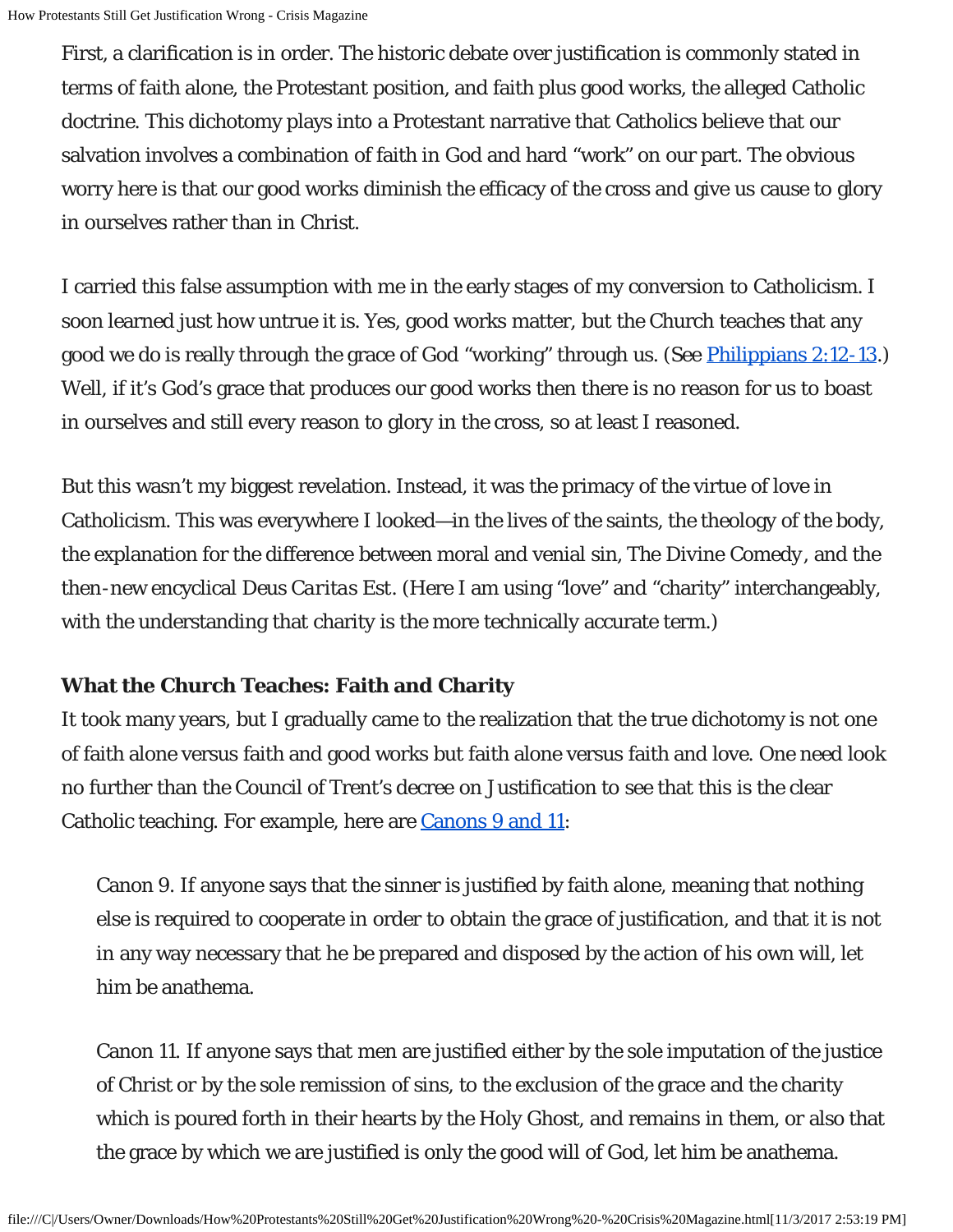One can clearly trace this line of thinking back through the doctors of the Church. St. Thomas Aquinas summed up the traditional teaching succinctly in the *Summa Theologica*, "The movement of faith is not perfect unless it is quickened by charity; hence in the justification of the ungodly, a movement of charity is infused together with the movement of faith" (*[ST](http://www.newadvent.org/summa/2113.htm#article4)*[, II-I,](http://www.newadvent.org/summa/2113.htm#article4) [q. 113, a. 4, ad 1](http://www.newadvent.org/summa/2113.htm#article4)). (A similar conjunction of faith and love in justification also occurs in [the](http://www.newadvent.org/summa/2113.htm#article1) [first article](http://www.newadvent.org/summa/2113.htm#article1) of Question 113.)

Good works, of course, still belong to the economy of salvation. But they are not 'signs' of faith, as Protestants today claim. Instead they are expressions of charity. This is reflected in Aquinas's own divisions in the *[Summa](http://www.newadvent.org/summa/3.htm)*, in which he distinguishes between charity itself and acts of charity, both interior and exterior, such as doing good and giving alms.

Aquinas's explanation of the relationship among faith, love, and good works is consistent with Augustine's, which is clearly stated in the *[Handbook on Faith, Hope and Love](http://www.newadvent.org/fathers/1302.htm)*. Citing [Galatians 5:6](http://www.usccb.org/bible/galatians/5:6), where St. Paul declares that faith works through love, Augustine elaborates, "Wherefore there is no love without hope, no hope without love, and neither love nor hope without faith." (Note that as Augustine indicates here hope plays a role in justification as well.) As Aquinas after him, Augustine associates good works with love:

Thus every commandment harks back to love. … Love, in this context, of course includes both the love of God and the love of our neighbor and, indeed, "on these two commandments hang all the Law and the Prophets"—and, we may add, the gospel and the apostles.

#### **How the Reformers Minimized Charity**

Recent ecumenical dialogues convey the impression that at least some Protestants have finally come around to the Catholic position, accepting the necessity of faith and love in justification. But whether there has been any significant resolution of these issues is questionable.

Consider the *[Joint Declaration on The Doctrine of Justification](http://www.vatican.va/roman_curia/pontifical_councils/chrstuni/documents/rc_pc_chrstuni_doc_31101999_cath-luth-joint-declaration_en.html)*, issued with the Lutheran World Federation in 1999, which declares: "The justified live by faith that comes from the Word of Christ (Rom. 10:17) and is active through love (Gal. 5:6), the fruit of the Spirit (Gal. 5:22f)." 'Active in love' or a variant is repeated three times. It is also used in a key U.S.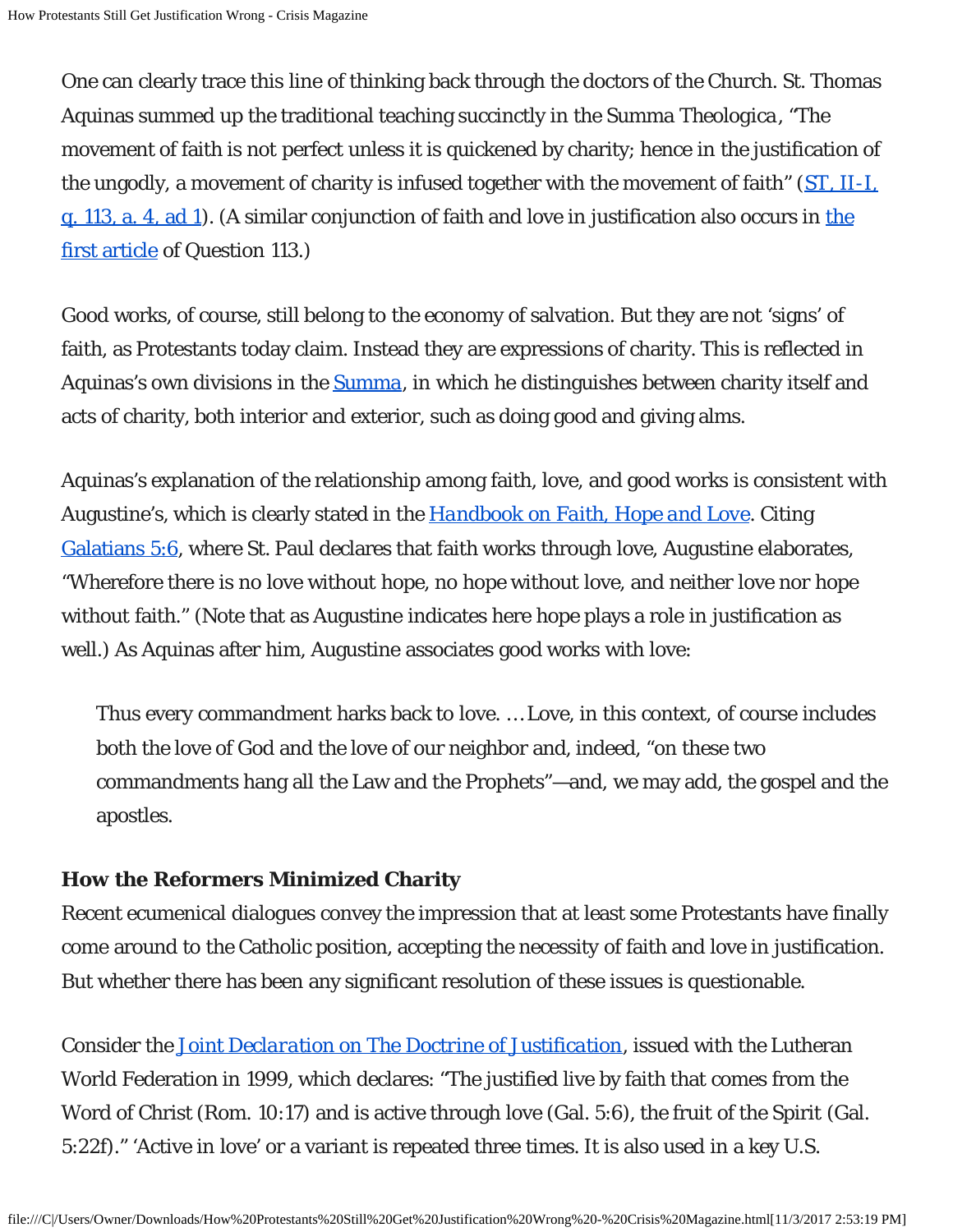ecumenical statement, [Evangelicals and Catholics Together](https://www.firstthings.com/article/1994/05/evangelicals-catholics-together-the-christian-mission-in-the-third-millennium) in 1994.

Is such language really progress? Out of context, it seems so. But now hear what Luther says about faith and love in his seminal work, *[On the Freedom of a Christian](http://www.spucc.org/sites/default/files/Luther%20Freedom.pdf)*:

This is a truly Christian life. Here *faith is truly active through love* [Gal. 5:6], that is, it finds expression in works of the freest service, cheerfully and lovingly done, with which a man willingly serves another without hope of reward; and for himself he is satisfied with the fullness and wealth of his faith.

And also John Calvin, one of the most influential Protestant Reformers today: "We, indeed, acknowledge with Paul, that the only faith which justifies is that which works by love" (*[The](http://www.ccel.org/ccel/calvin/institutes.pdf) [Institutes of Christian Religion](http://www.ccel.org/ccel/calvin/institutes.pdf),* 3.11.20).

The problem with the phrase should now be obvious. That Luther and Calvin were comfortable with the expression is a warning sign—for surely neither one considered their views on justification compatible with Catholicism. Cleary the expression 'faith active in love' is subject, to potentially widely different interpretations by Protestants and Catholics.

Here, for example, is Calvin's full quotation: "We, indeed, acknowledge with Paul, that the only faith which justifies is that which works by love (Gal. 3:6); but love does not give it its justifying power. Nay, its only means of justifying consists in its bringing us into communication with the righteousness of Christ." In this scheme, love is more of an outcome of faith. This is confirmed in Calvin's own commentary on Canon 11, of Trent's Decree on Justification:

It is therefore faith alone which justifies, and yet the faith which justifies is not alone: just as it is the heat alone of the sun which warms the earth, and yet in the sun it is not alone, because it is constantly conjoined with light. Wherefore we do not separate the whole grace of regeneration from faith, but claim the power and faculty of justifying entirely for faith, as we ought (*[Acts of the Council of Trent with the Antidote](https://www.monergism.com/thethreshold/sdg/calvin_trentantidote.html)*).

In Calvin's view, love is a byproduct of faith, much the same as oxygen is a byproduct of photosynthesis or fizz and alcohol is of fermentation. This builds upon Luther, who viewed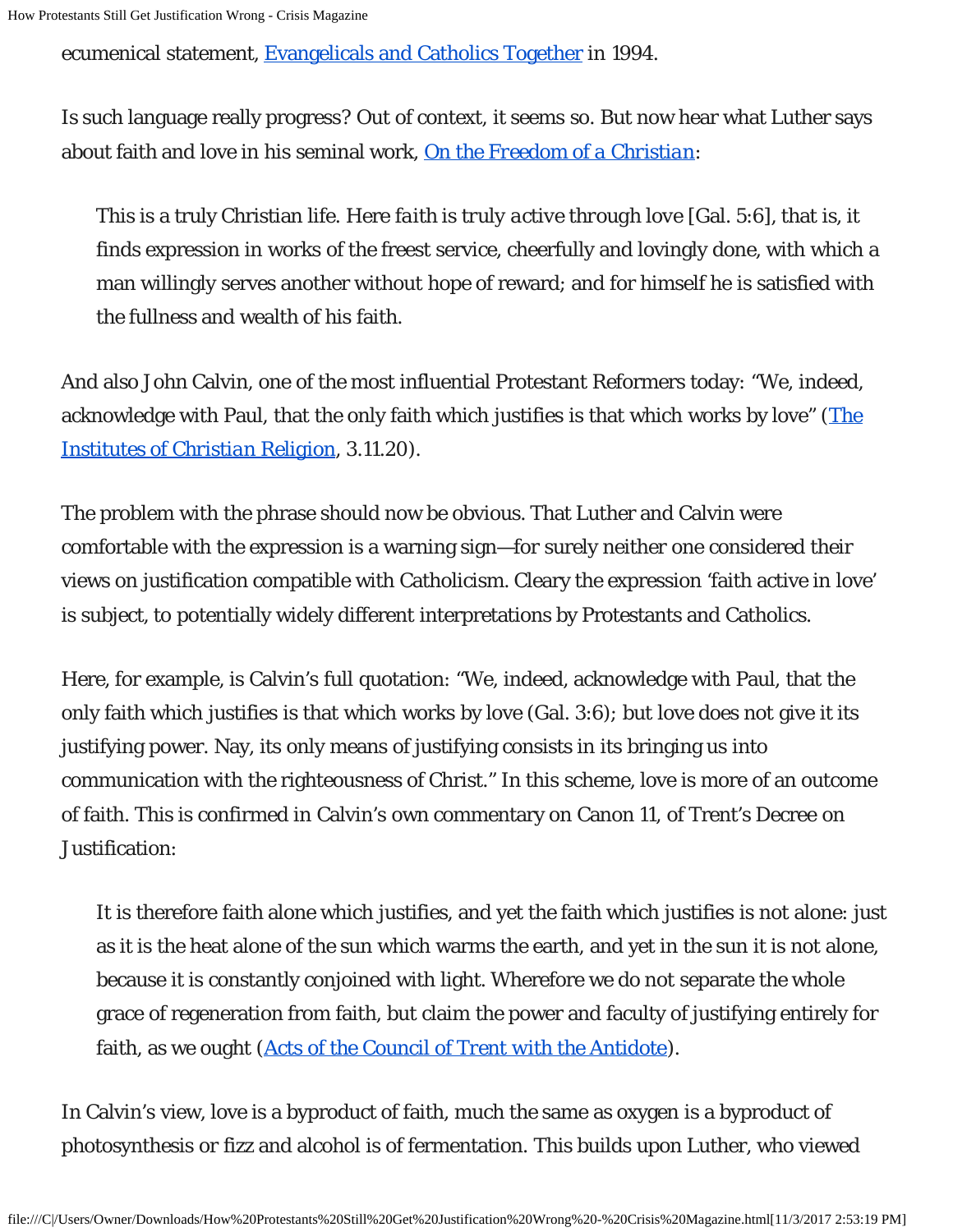love as a mere "tool" of faith:

He makes love the tool through which faith works. Now who does not know that a tool has its power, movement, and action, not from itself but from the artisan who works with it or uses it? For who would say that an axe gives the power and motion of cutting to a carpenter, or that a ship gives power and motion of sailing to a sailor? (*Lectures on Galatians*).

#### **Where the Protestant Reformers Erred**

This completely reverses Aquinas's own treatment of the topic. In the above excerpt from the *Summa*, Aquinas presents charity as that which "quickens" faith. Elsewhere he says charity is the ["form"](http://www.newadvent.org/summa/2062.htm#article4)—or animating principle—of faith. Luther not only had it backwards but his figurative paradigm was wrong. Rather than thinking in terms of instrumentality and tools, a better analogy seems to be that of a filament in a light bulb and electricity. Just as it is "electricity" that makes bright metal shine, so also it is charity that makes our faith shine before others. To take another: the relationship could be likened to the water which powers a mill wheel.

As the above examples illustrate, the relationship between faith and love is a complex one, and this is reflected in Aquinas's extensive [discussion](http://www.newadvent.org/summa/2062.htm#article4) of it in the *Summa*. In terms of the order of generation—*which comes first?*—Aquinas places faith first, followed by hope, then love. We must first know God by faith before we can love him, Aquinas says. (This point is also a constant refrain of Augustine in *[De Trinitate](http://www.newadvent.org/fathers/1301.htm)*.) But in the order of perfection, love is foremost.

This teaching merely restates in distinctly Thomistic terms what Paul says in [1 Corinthians 13](http://www.usccb.org/bible/1corinthians/13) in which Paul enumerates spiritual gifts that are "nothing" without love. Significantly, this includes "faith that could move mountains." Paul spells out all that love does winding up to this pronouncement: "So faith, hope, love remain, these three; but the greatest of these is love."

This statement presents obvious difficulties for Protestant interpreters who would make love a mere "tool" or byproduct of faith. Calvin [resolves this](https://www.studylight.org/commentaries/cal/1-corinthians-13.html) by simply imposing a completely contrary meaning on the text: "For if we single out the particular effects of faith, and compare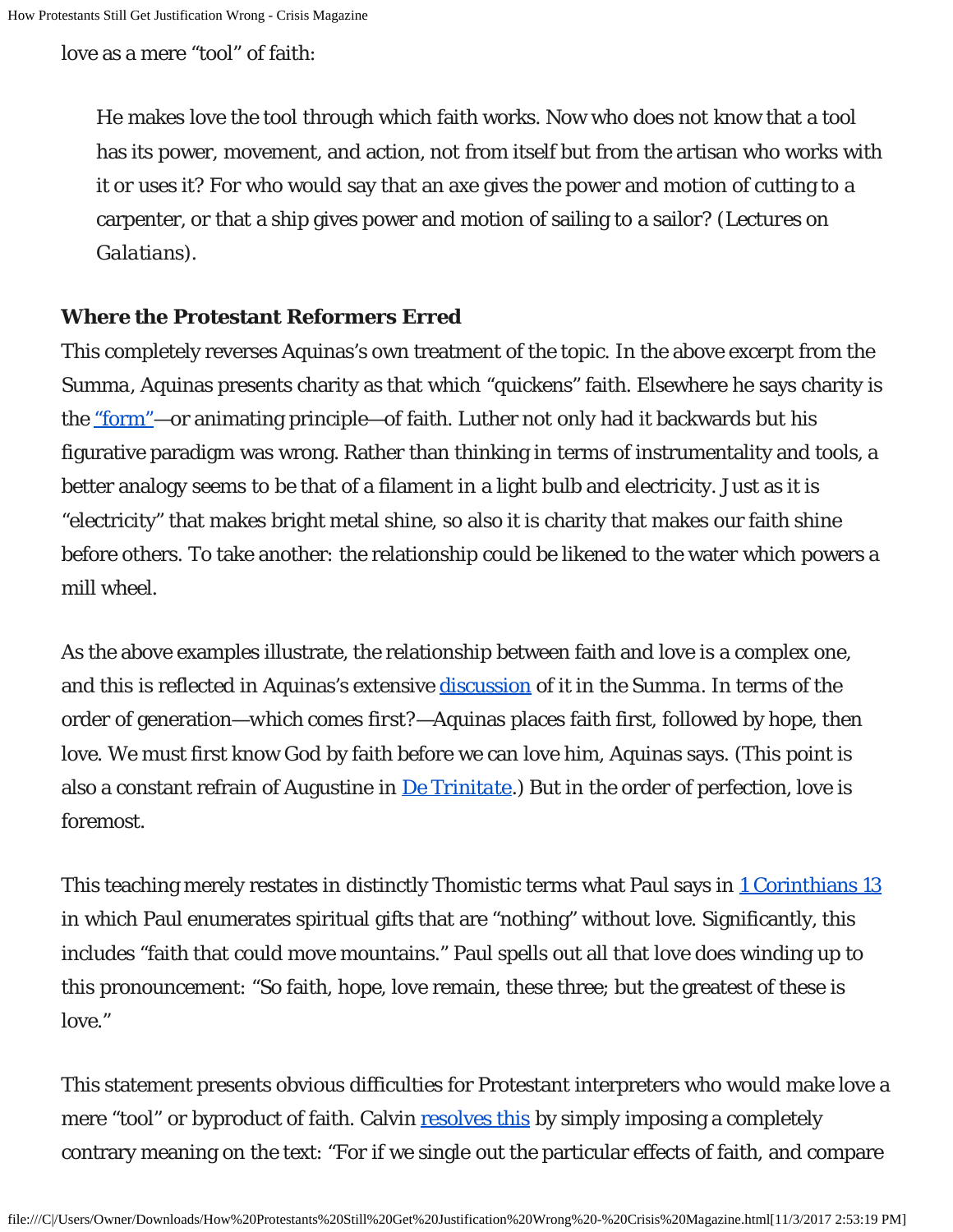them, faith will be found to be in many respects superior. Nay, even love itself, according to the testimony of the same Apostle, (1 Thessalonians 1:3), is an effect of faith. Now the effect is, undoubtedly, inferior to its cause."  $(1$  Thessalonians 1:3, by the way, does not at all say what Calvin claims it does.)

Luther likewise struggles mightily with the passage. "How is it, then, Paul speaks as if faith without love were possible? We reply, this one text cannot be understood as subverting and militating against all those texts which ascribe justification to faith alone," Luther declares in a [sermon.](http://www.truecovenanter.com/truelutheran/luther_love.html) He then muddles his way through three possible explanations—Paul is not talking about true Christian faith, or he is talking about true Christian faith but has in mind those who lost it, or he is postulating an impossible scenario to highlight the inseparability of love and faith. In the latter Luther comes closest to the Catholic doctrine, but remember, he considers love to be a "tool" of faith that has no power of its own—a position that completely misses the whole point of 1 Corinthians 13.

Luther alludes to "all those texts" which limit justification to faith. But the word "alone" is in none of the verses he cites. Luther had to add it. The [only place](https://www.catholic.com/magazine/print-edition/arent-we-saved-by-faith-alone) 'faith alone' appears in the New Testament is in [James 2,](http://www.usccb.org/bible/james/2) where it is described as dead if it lacks "good works" (the expression of charity). Catholics can welcome any verse on justification by faith, because we absolutely hold that faith is essential to justification. But Protestants will struggle with any verse that insists on the primacy and power of love. And there are many more than the few that are identified above (omitted due to space constraints). One thinks especially of [1 John](http://www.usccb.org/bible/1john/4:8) [4:8,](http://www.usccb.org/bible/1john/4:8) which declares that those who do not love do not know God.

Five hundred years after the Reformation, some Protestant and Catholics may have found common wording to describe the doctrine of justification but they are still worlds apart in meaning. Only a culture built on a deep understanding that love is even greater than mountain-moving faith could produce saints like St. John of the Cross, who [wrote](http://web.tvnetwork.hu/vidaa/books/ksztj/cross.html) [passionately](http://web.tvnetwork.hu/vidaa/books/ksztj/cross.html) about the wound of divine love and his mystical longing for God. Think also of stigmatics like St. Francis of Assisi, Eucharistic fasters like St. Catherine of Siena, and visionaries like St. Catherine of Genoa, who [described](http://www.ewtn.com/library/spirit/catpur.txt) purgatory as a "fire of divine love." Such saints, whose lives were one long act of radical, otherworldly love, are inconceivable in a faith-alone culture.